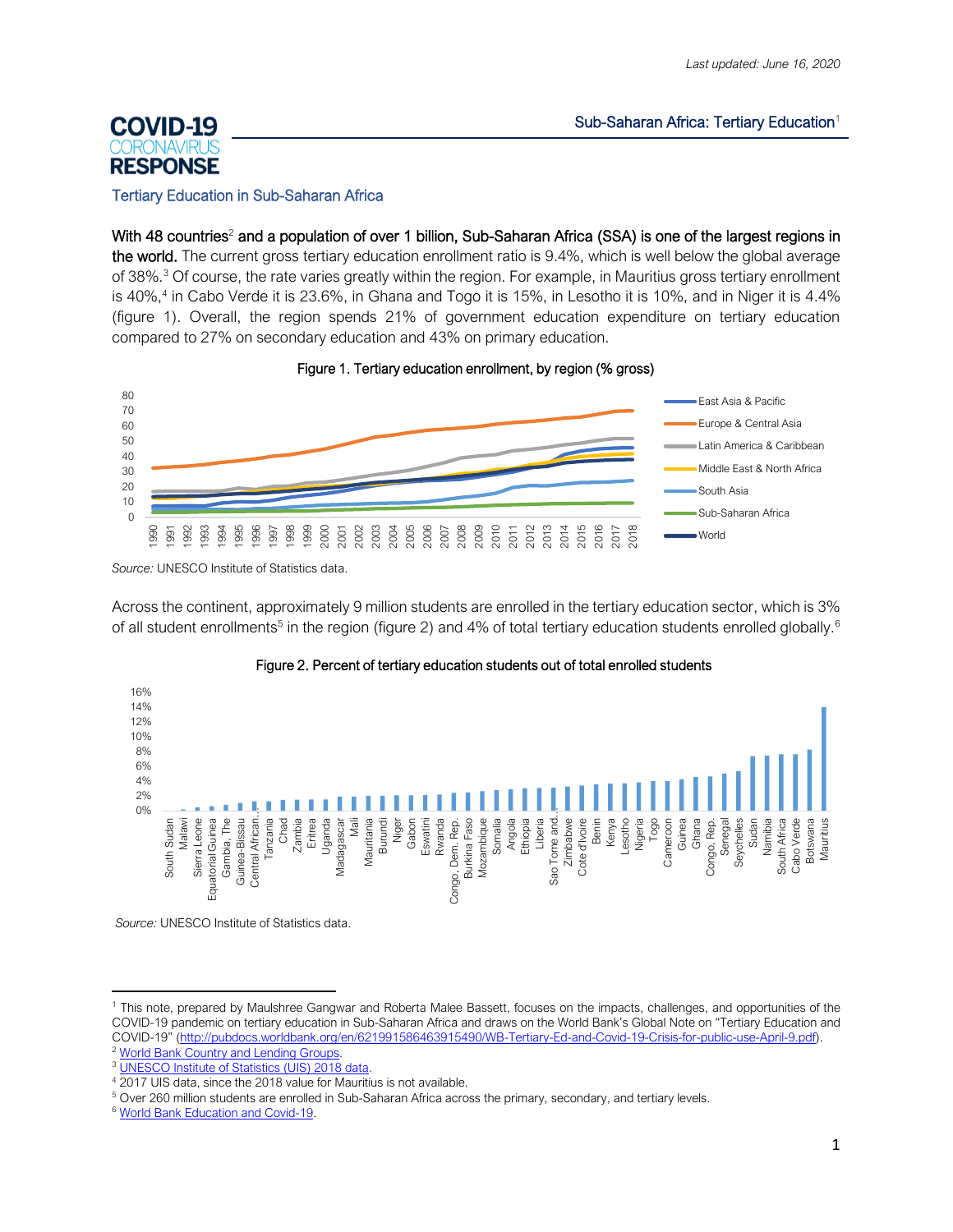## Impact of COVID-19 on Tertiary Education in SSA

The countries of Sub-Saharan Africa took significant steps to respond to the COVID-19 pandemic soon after the first few cases appeared and started imposing countrywide lockdowns starting in mid-March. As of May 14, 2020, the total number of COVID-19 cases detected via testing in the region was 46,825, with 1,176 deaths recorded at that time.<sup>7</sup> Except Burundi,<sup>8</sup> all countries in the region have imposed lockdowns, thus closing all higher education institutions and disrupting the learning of almost 9 million tertiary education students. Some of these students, apart from learning, have also lost essential facilities such as dormitories, on-campus jobs, and internet access.

Government cuts to education budgets are further adding to the impact and likely to worsen. In Kenya, the Commission on University Education reallocated K Sh 272 million (US\$2.5 million) $9$  of its development cash to a COVID-19 emergency fund. There is also a proposed cut of K Sh 3.9 billion (US\$36.4 million) from the Basic Education department.<sup>10</sup> In Nigeria, the federal government plans to cut ₦26.51 billion (US\$68 million) from the basic health care sector and ₦50.76 billion (US\$130 million) from the education sector<sup>11</sup> to support their pandemic response initiatives. (see box 1 for Tanzania)

Box 1. Tanzania's Ministry of Education, Science & Technology endorsed a T Sh 1.3 trillion (US\$560 million) budget for FY2020/21, almost 70% of which is allocated for development projects. For higher education, it plans to enable the Higher Education Student Loans Board (HESLB) to provide loans to 15,000 more students than the last fiscal year.

*[The Citizen, Tanzania](https://www.thecitizen.co.tz/news/How-Education-ministry-plans-to-expend-Sh1-3tr-in-2020-2021/1840340-5534026-221ubmz/index.html)* 

(i) Teaching and Learning. With campuses closed, colleges and universities have had no option but to deliver programs, where possible, via online/remote platforms. This transition has exposed the huge digital divide that exists among the universities, the majority of which do not have adequate infrastructure to deliver entire programs online. There are only a few fully online universities in SSA, including the African Virtual University (AVU),<sup>12</sup> the Kenyatta Digital School of Virtual Learning,<sup>13</sup> and the University of Rwanda's e-learning platform.<sup>14</sup> These institutions have the existing capacity and experience to offer online programs, but they are mostly targeted toward students who want to upgrade their skills while they are already employed, though their mandates continue to expand. Some universities that had adequate digital infrastructure have been swift in transitioning to online teaching and learning. For example, University of Ghana rolled out online program starting April using the Sakai Learning Management System platform<sup>15</sup>.

All national students have moved out of campus-based housing, though many international students were unable to return to their home countries before borders were closed. These students have remained in their dormitories, adhering to extremely strict social distancing guidelines, with varying levels of support from their institutions. For example, Makerere University and Uganda Martyrs University in Uganda continue to provide limited access to lab facilities for students who are on-campus.

<sup>&</sup>lt;sup>7</sup> Refer to Annex 1 for number of cases per country.

<sup>8</sup> [https://en.unesco.org/covid19/educationresponse.](https://en.unesco.org/covid19/educationresponse)

<sup>9</sup> [https://www.the-star.co.ke/news/2020-04-22-coronavirus-ruins-uhuru-legacy-plans/.](https://www.the-star.co.ke/news/2020-04-22-coronavirus-ruins-uhuru-legacy-plans/)

<sup>10</sup> [https://www.the-star.co.ke/news/2020-04-15-state-eyes-sh74bn-in-budget-cuts-for-covid-19-response/.](https://www.the-star.co.ke/news/2020-04-15-state-eyes-sh74bn-in-budget-cuts-for-covid-19-response/)

<sup>11</sup> [https://punchng.com/serap-threatens-lawsuit-over-proposed-health-education-budget-cuts/.](https://punchng.com/serap-threatens-lawsuit-over-proposed-health-education-budget-cuts/)

<sup>12</sup> [https://avu.org/avuweb/en/.](https://avu.org/avuweb/en/)

<sup>13</sup> [http://www.ku.ac.ke/dsvol/.](http://www.ku.ac.ke/dsvol/)

<sup>14</sup> [https://elearning.ur.ac.rw/.](https://elearning.ur.ac.rw/)

<sup>15</sup> http://ug.edu.gh/announcements/update-university-ghana-online-teaching-and-learning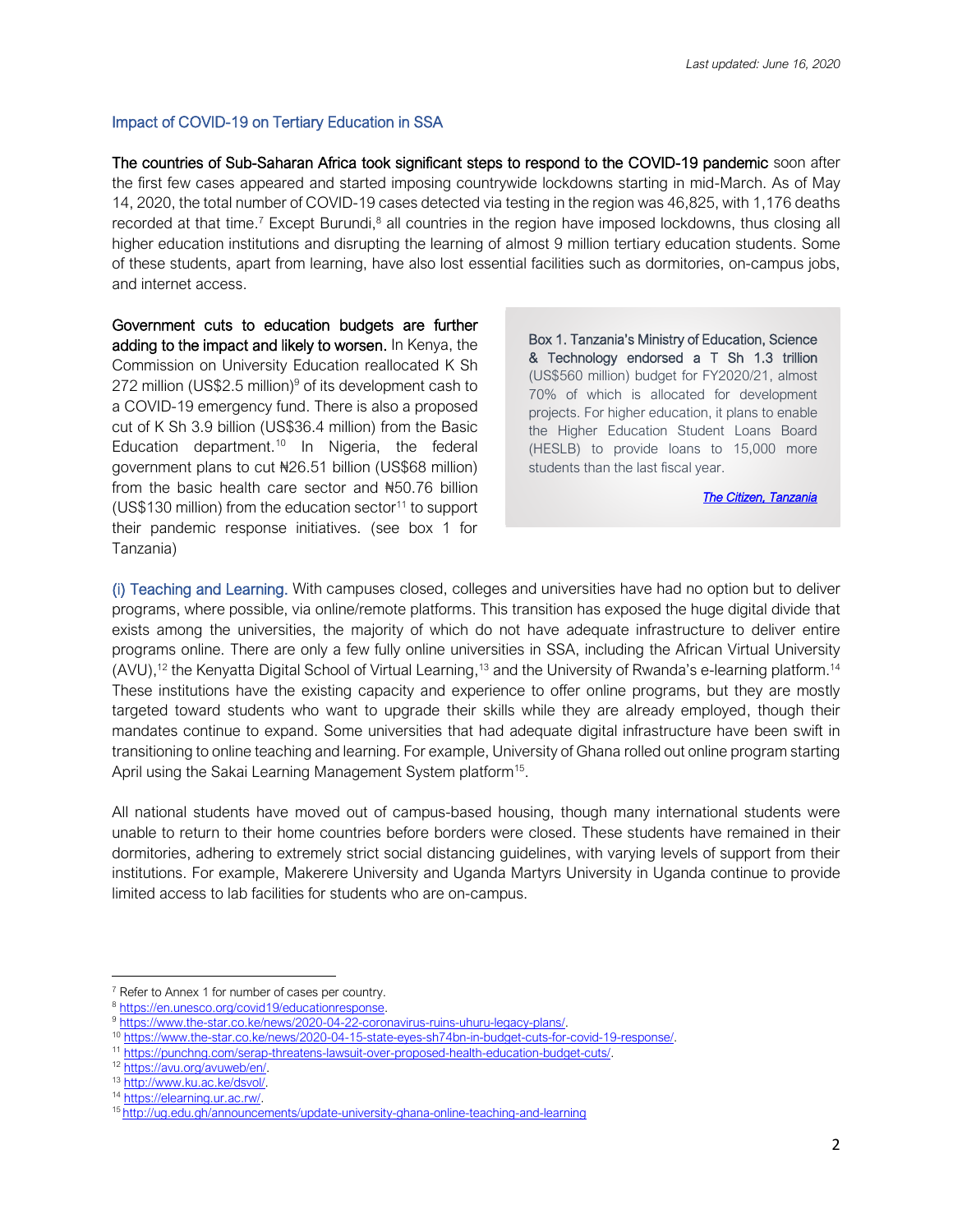Instructors have been providing online classes wherever feasible, but most of the universities have neither access to online learning platforms nor training in effective delivery of remote learning. Classes are being delivered via Skype or Zoom, for instance, which compromises the quality of learning and classroom participation, and limits the capacity for collaborative, innovative teaching practices. Classes that require access to laboratory experiments are continuing without any such intervention, using virtual laboratory programs where available but otherwise reverting to lectures and independent study efforts, without hands-on lab work.

Access to the internet or technology is a major problem across the SSA region. With almost half of the population<sup>16</sup> living on less than US\$2 a day, internet access is limited to  $25\%$ <sup>17</sup> of the region's population, with only 0.44% having access to fixed broadband.<sup>18</sup> Among tertiary education students, 30% have access to the internet at home, and 42% own a personal computer. The majority of this access is restricted to the most privileged members of society, however. In contrast, 97% of tertiary education students report owning a mobile phone and 74% own a radio, which is proportionally distributed across different wealth quintiles.<sup>19</sup> Such resources are used to deliver remote education to basic and secondary level students and may be useful for tertiary education, as well.

(ii) Research. Sub-Saharan Africa is the region with the lowest research capacity and output in the world. According to Elsevier, currently, the region contributes less than 1% to global research, but the region has the potential for tremendous growth in scientific production. Between 2012 and 2016, the number of academic staff papers grew by almost 43%.<sup>20</sup> A significant portion of research funding is available through either European or American development agencies and other global research funding agencies, though there are very few research funding agencies in the region that are Africa-led, such as Pan-African University (PAU).<sup>21</sup>

To date, the COVID-19 pandemic has had a hard impact on the United States and some European countries, which are also major aid donors. National economies have already started slowing down, and they are imposing budget cuts to their own education and research institutions. For example, in the United States, the Department of Education is expected to see a 12% cut in overall funding for FY2020,<sup>22</sup> in addition to cuts in student loan programs and funding for research organizations like the National Science Foundation (NSF) and National Institutes of Health (NIH). Ultimately, these countries may limit their support through aid to global research alliances. Without much locally available funding, research growth in the SSA region may slow as the continent itself is experiencing a downward trend in economic growth and the economies in the region could lose between US\$37 billion and US\$79 billion in output in 2020 due to COVID-19.<sup>23</sup>

(iii) Exams, Graduation, and Admissions. Disruptions in classes midsemester, and with only a minority of universities prepared to provide online learning, have led to broad discussions of how to assess student learning to close out the term. The ability of academic staff and of institutions to conduct exams will also depend on how quickly they were able to pivot toward thoughtful remote learning modalities, including online educational platforms. Pass/fail assessments, open note exams, and change of final work from exams to research papers are all options being considered in lieu of traditional assessment methods. Even where universities have managed to develop online coursework and exams, with only 30% of students having internet access, not all would be able to access the course materials or take those online exams. Without thoughtful consideration and

<sup>16</sup> [https://data.worldbank.org/indicator/SI.POV.DDAY?locations=ZG.](https://data.worldbank.org/indicator/SI.POV.DDAY?locations=ZG)

<sup>17</sup> [https://data.worldbank.org/indicator/IT.NET.USER.ZS?locations=ZG.](https://data.worldbank.org/indicator/IT.NET.USER.ZS?locations=ZG)

<sup>18</sup> [https://data.worldbank.org/indicator/IT.NET.BBND.P2?locations=ZG.](https://data.worldbank.org/indicator/IT.NET.BBND.P2?locations=ZG)

<sup>19</sup> PASEC data.

<sup>&</sup>lt;sup>20</sup> Afr[ica generates less than 1% of the world's research; data analytics can change that](https://www.elsevier.com/connect/africa-generates-less-than-1-of-the-worlds-research-data-analytics-can-change-that).

<sup>&</sup>lt;sup>21</sup>[https://ic-sd.org/wp-content/uploads/2019/11/Graham\\_Harrison.pdf.](https://ic-sd.org/wp-content/uploads/2019/11/Graham_Harrison.pdf)

<sup>22</sup> [https://www.acenet.edu/News-Room/Pages/White-House-Proposes-Significant-Cuts-to-Education-Programs-for-FY-2020.aspx.](https://www.acenet.edu/News-Room/Pages/White-House-Proposes-Significant-Cuts-to-Education-Programs-for-FY-2020.aspx)

<sup>23</sup> See *Africa's Pulse*, Issue 21, April 2020, World Bank Group, Washington, DC.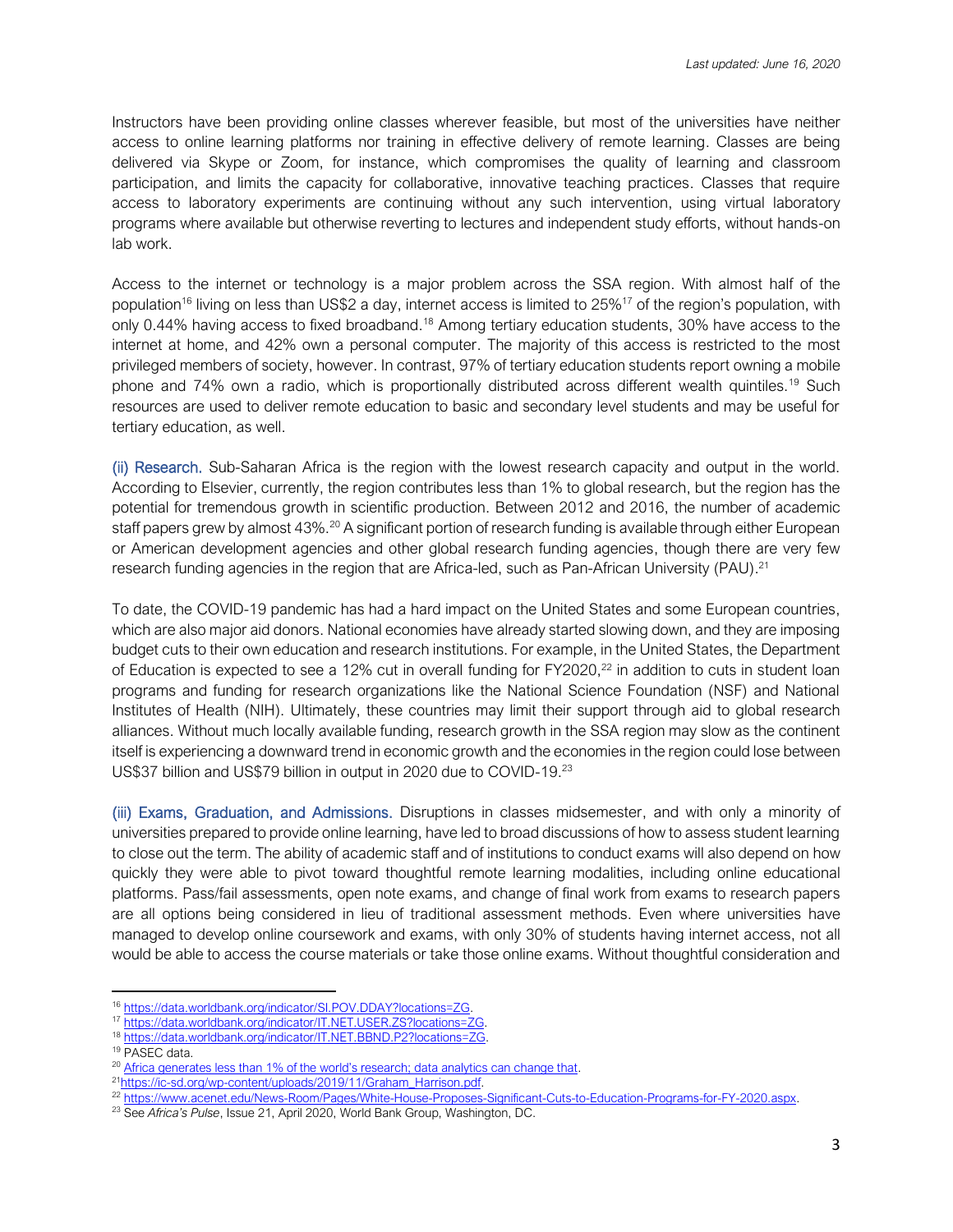creative problem solving, there may be delays in students receiving relevant assessments and graduating from their programs.

Universities are continuing to accept applications for the incoming cohort; however, they may have to adjust their deadlines or waive some of the requirements, since the end-of-school secondary examinations are also being affected by pandemic closures. This may also affect the ability to assess the comparative readiness of the incoming cohort or, at least, the reliability of traditional modes of assessing quality in determining who is offered competitive university placements.

(iv) Private Universities. Between 1990 and 2014, the number of private universities in the region increased at a much faster pace, from 30 to 1,000,<sup>24</sup> than public universities, which increased from 100 to 500. Private universities in SSA rely heavily on student fees to continue their operations and may not be eligible for funding from the government. In Ghana, some private institutions have not been able to pay staff salaries for March and April due to 50% unpaid student fees.<sup>25</sup> The current pandemic may force some of these private universities to start laying off employees. For example, the University of Technology and Arts of Byumba (UTAB) in Rwanda had suspended about 40 staff members.<sup>26</sup> Eventually, these private universities may close due to a shortage of revenue. This can have a long-term impact on the quality of tertiary education in the region, eventually having an impact on economic development.

#### Potential Solutions and Mitigation **Measures**

With a huge disparity in access to digital infrastructure, most students in the region are not currently able to continue their learning. While the COVID-19 crisis presents an opportunity for African universities to explore the potential of introducing technology-based platforms for learning, most of them are presently not equipped with any such platforms within their learning management systems. The lockdown situation further prevents their ability to investigate best options for e-learning to implement for their students. The following mitigation measures and solutions provide shortterm and long-term actions that can be taken by tertiary education institutions in addressing this operational gap. Some of these interventions can be introduced through active World Bank lending operations in the region (see Annex 2). One of the World Bank's largest collective lending operations is the Africa Centers of

#### Box 2. The World Bank's Africa Higher Education Centers of **Excellence**

The World Bank's Africa Higher Education Centers of Excellence (ACE) projects aim to build the capacity of Africa's higher education institutions in areas that are important for the region's economic growth. The projects' regional approach to higher education—with a particular focus on postgraduate education and applied research—aligns with Sub-Saharan Africa's regional integration approach in the Africa Union's Agenda 2063 to achieve an "integrated continent with free movement of people, goods, capital and services and infrastructure to promote integration."

Through addressing critical gaps in human capital and innovation in science and technology, the ACEs aim to become regionally acclaimed research and academic institutions in their respective fields, providing solutions to tackle regional development challenges. The project embraces the importance of industry/sector partnerships in providing labor-market-relevant training, and regional and international academic partnerships in raising the quality through joint delivery of programs and sharing of resources.

The participating countries include Benin, Burkina Faso, Côte d'Ivoire, Djibouti, Ethiopia, Gambia, Ghana, Guinea, Kenya, Malawi, Mozambique, Niger, Nigeria, Rwanda, Senegal, Tanzania, Togo, Uganda, and Zambia.

*Summarized by project teams based on Project Appraisal Documents* 

<sup>24</sup> [http://documents.worldbank.org/curated/en/862691509089826066/pdf/120693-PUB-PUBLIC-PUBDATE-10-25-17.pdf.](http://documents.worldbank.org/curated/en/862691509089826066/pdf/120693-PUB-PUBLIC-PUBDATE-10-25-17.pdf)

<sup>&</sup>lt;sup>25</sup> [https://www.universityworldnews.com/post.php?story=20200512090947247.](https://www.universityworldnews.com/post.php?story=20200512090947247)

<sup>&</sup>lt;sup>26</sup> [https://www.universityworldnews.com/post.php?story=20200422115630505.](https://www.universityworldnews.com/post.php?story=20200422115630505)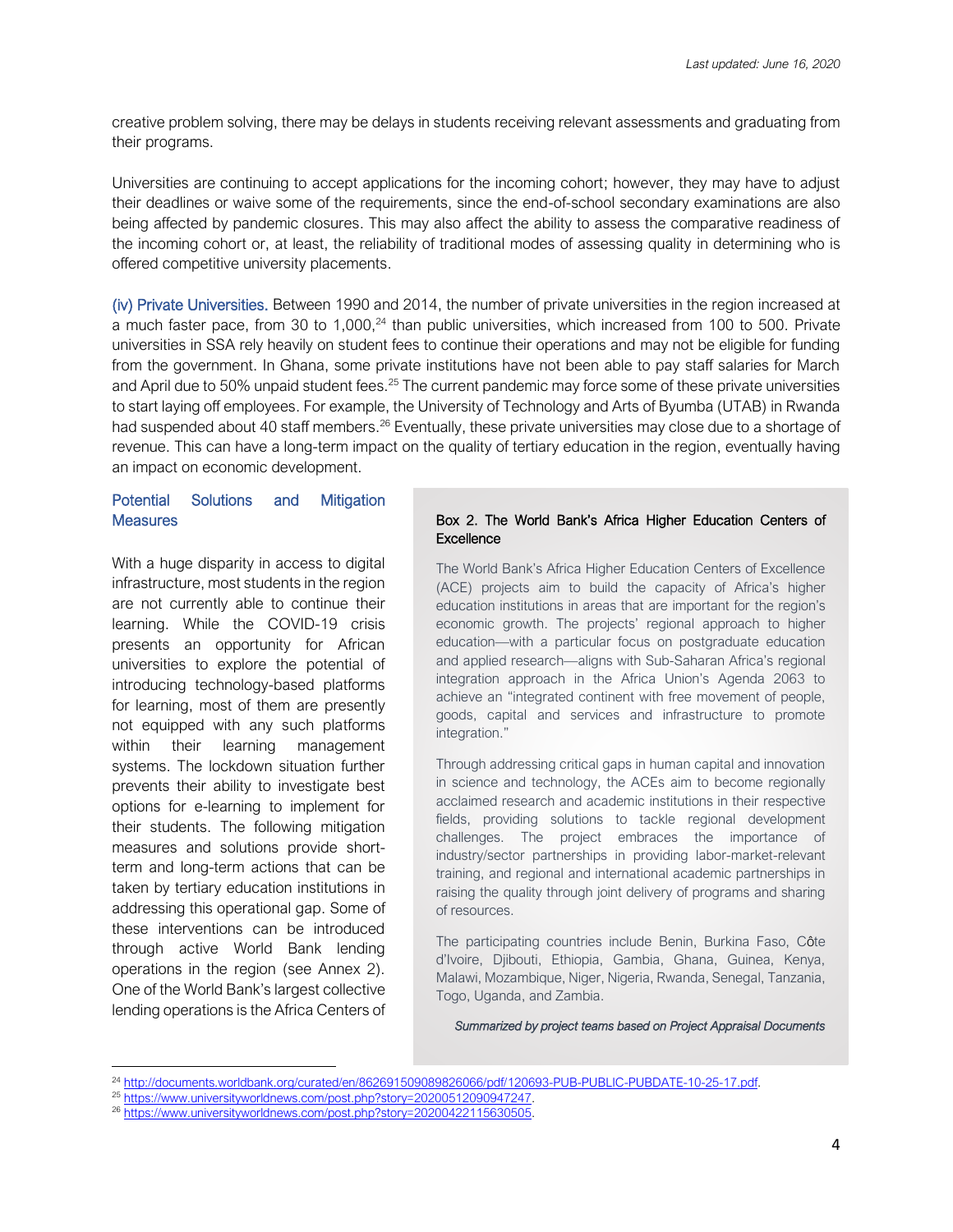Excellence initiative, which spans four discrete projects across 19 countries and 51 tertiary education institutions in the region (see box 2).

(i) Needs assessment. In the short or medium term, it is important to assess the preexisting capacity of the

universities to deliver continued teaching and learning via remote and online learning platforms, and the proportion of students and faculty that can access these while off-campus. In addition, it would be important to understand the readiness of the faculty members to deliver online content. This will ensure greater connectivity and flexibility for continued learning.

(ii) Online learning. In the short term, universities that do not have access to online platforms can promote the use of courses available for free through external platforms like Coursera, EdX, and FUN. These platforms have offered free enrollment periods in response to the pandemic closures, allowing for interim coverage to ensure continued student learning. With built-in assessment capabilities, these courses allow instructors to keep track of student progress through the course. As many of these options do not require continuous internet access, students even in remote areas with limited internet access can take courses. Since, as noted above, 97%<sup>27</sup> of tertiary education students in the region at least have access to

#### Box 3. Free data packages for African students and zero-rated access to educational websites

Several universities in Africa are collaborating with telecommunications companies to facilitate the provision of affordable or free (zero-rated) access to the internet for as long as the students are accessing education-related websites and information. Wits University in South Africa is collaborating with Vodacom, MTN, and Telkom to offer zero-rated access to specific educational websites.

In addition to the zero-rating agreements, the University of Cape Town purchased a data bundle for each student with a valid South African cell number. Each student to receive 30 to 40 gigabytes, depending on their network provider, valid for 30 days.

> *[University of Cape Town, South Africa](https://www.news.uct.ac.za/article/-2020-04-22-pre-paid-data-for-uct-students)  [Mobile Telecommunications Network](https://mtn.com.gh/personal/covid-19/) (MTN)*

mobile phones, institutions can also provide funding for purchase of data cards for their students to ensure they can access these courses. For example, the University of Ghana is already offering 10-gigabyte data bundles to its students to switch to online classes (see box 3). Some universities have partnered with telecom

companies to provide subsidized data bundles for their students. For example, the University of Nairobi has partnered with Telkom Kenya to provide *Soma na Telkom* cheaper data bundles for its staff and students across 13 campuses nationwide.

(iii) Connectivity. In the short term, the universities can promote the use of zerorated access to education websites among their students. Several universities have already started collaborating with telecommunications companies to provide free online content (see box 3). Strengthening the National Research and Education Networks (NRENs)<sup>28</sup> in Africa is a

#### Box 4. Telkom's *Soma na Telkom* data bundles in partnership with the University of Kenya

Telkom Kenya has launched a customized and reliable mobile data solution for the students, faculty, and staff of the University of Nairobi (UoN), to enable continuity of learning, in light of the COVID-19 pandemic.

The Soma na Telkom bundles are monthly post-paid data bundles that have been tailored to meet the needs of the university's 40,000-plus population, to continue working and studying wherever they are. The UoN has 13 campuses with 35 faculties, schools, institutes, and centers.

*[Dean of Students Office, University of Nairobi](https://studentlife.uonbi.ac.ke/latest-news/telkom-kenya-unveils-soma-na-telkom-bundles-partnership-university-nairobi)* 

<sup>27</sup> PASEC data.

<sup>&</sup>lt;sup>28</sup> [https://www.africaconnect2.net/Partners/African\\_NRENs/Pages/Home.aspx.](https://www.africaconnect2.net/Partners/African_NRENs/Pages/Home.aspx)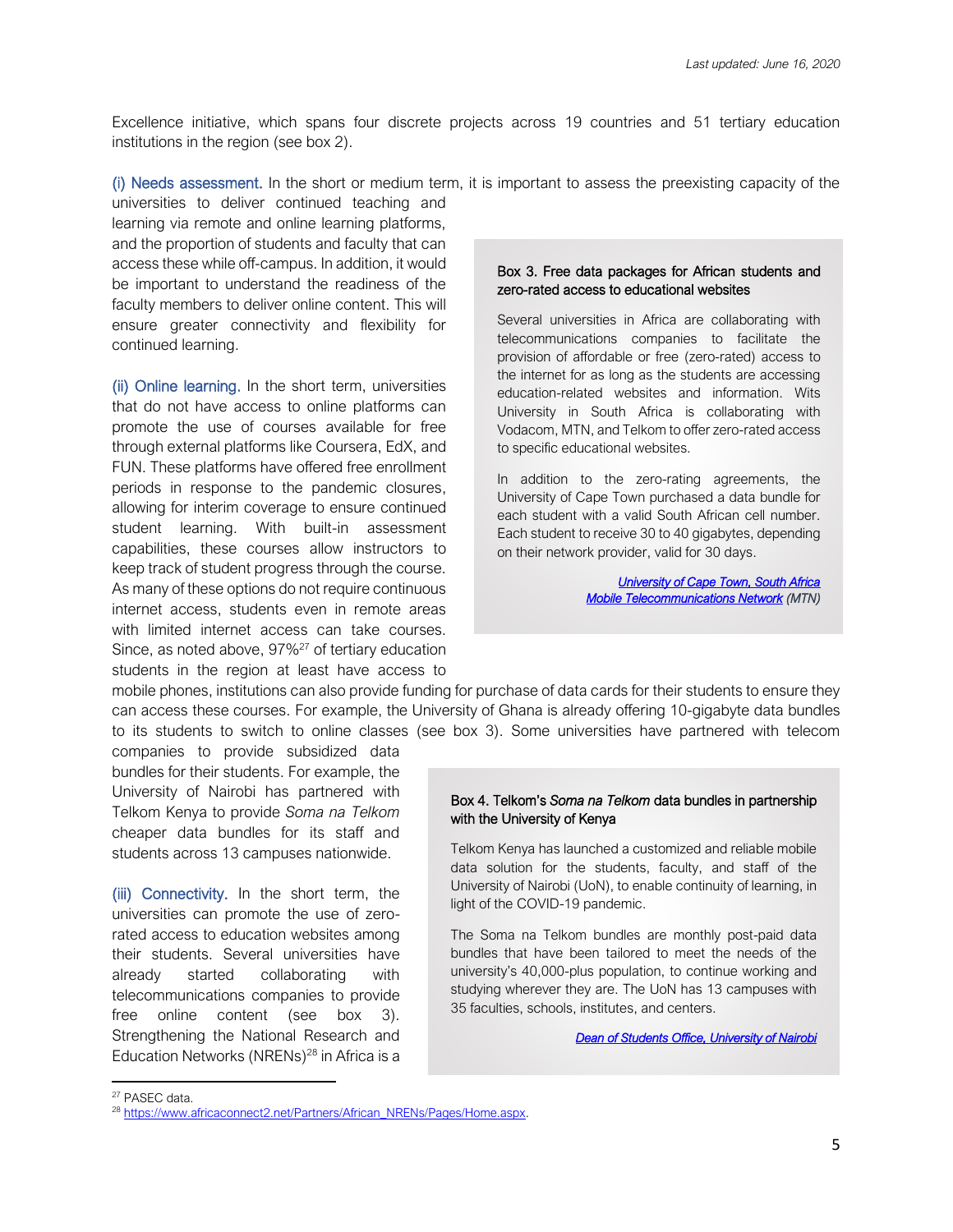long-term measure to address the issue of connectivity (figure 3). However, this would also require that the students have access to a laptop or a smart phone to be able to access online content on these networks. The African NRENs are relatively weak, especially in West and Central Africa. Improved connectivity could be achieved through liaising with regional telecommunications companies (MTN,<sup>29</sup> Orange, Airtel, Vodafone), WACREN,<sup>30</sup> UbuntuNet Alliance,<sup>31</sup> and GEANT-Africonnect.<sup>32</sup>



#### Figure 3. Connectivity in Sub-Saharan Africa using NRENs

*Source:* This figure was created by Alex Twinomugisha, World Bank Senior Education Specialist.

(iv) Student financing. Since most countries in the region are low income, there is very limited scope for providing stimulus packages for educational needs, especially to students. With no classes, students who are expecting to graduate this year may do so with delays. The economic consequences of this pandemic will lead to shrunken job markets, closed businesses, and debt defaults. In the short term, national banks could consider extending the loan payment periods or canceling the debt depending on the socioeconomic status of the student or job availability. In the long term, public-private partnerships to provide affordable and quality tertiary education could contribute to a country's economic growth.

(v) Internationalization. There are many African students studying outside the continent, primarily in the US, Europe, or China. Their education may be self-financed or supported by scholarships or work on campus parttime. With significant travel restrictions imposed across borders, some of these students are stranded abroad. Some students, having lost their temporary jobs, have fewer financial means to sustain themselves. The incoming cohort of students (starting in September 2020) now face issues related to visa issuance. This looming uncertainty will lead to some students giving up their study abroad plans. For students who are already mid-way through their programs abroad, the universities should subsidize tuition and consider supporting students on a case-by-case basis. In the long-term, universities should develop sustainable resources for internationalization.

<sup>29</sup> Mobile Telecommunications Network.

<sup>30</sup> West and Central African Research and Education Network.

<sup>&</sup>lt;sup>31</sup> The regional Research and Education Network of Eastern and Southern Africa.

<sup>32</sup> GÉANT is the pan-European data network for the research and education community, and Africonnect is an Internet Service Provider in Africa.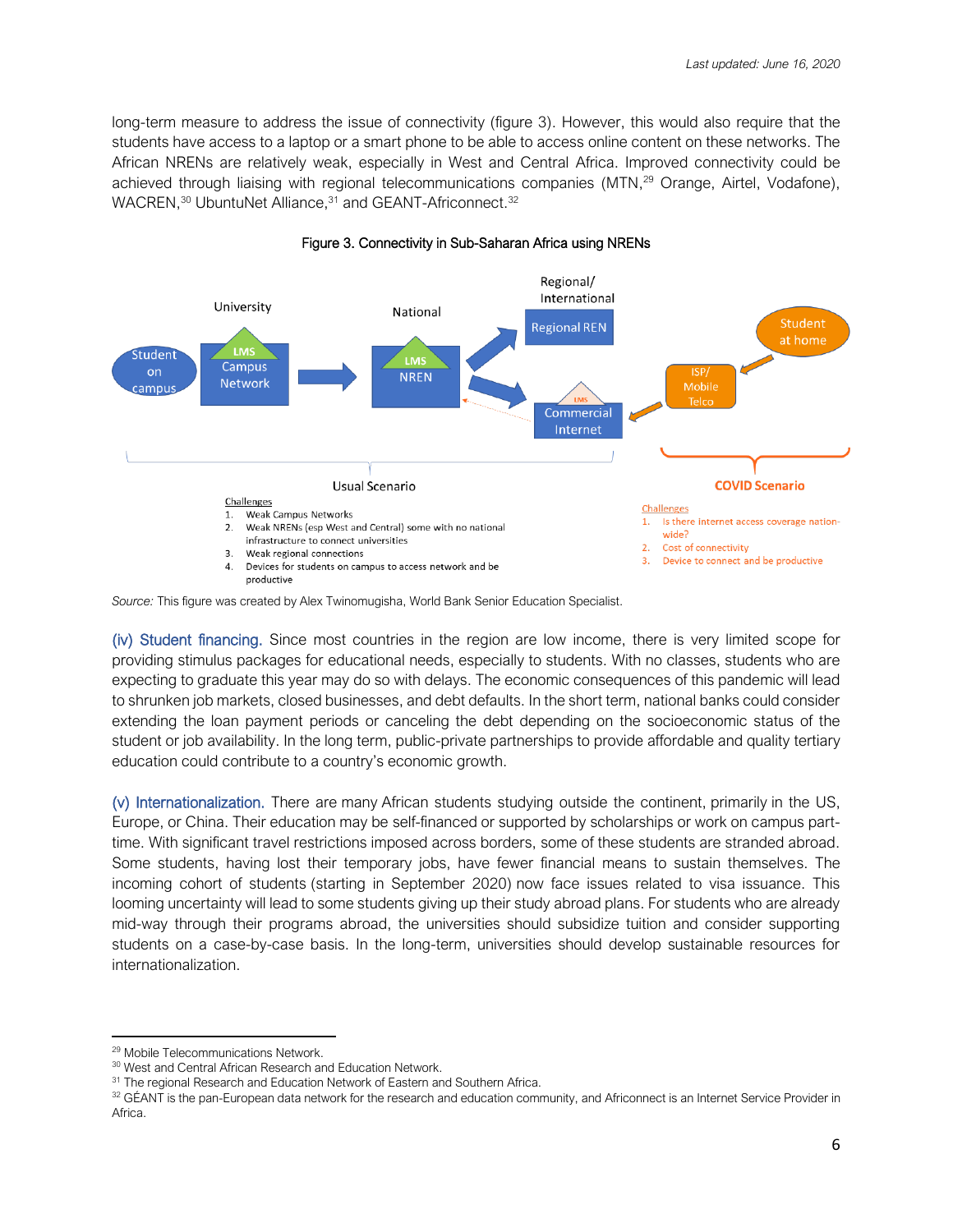(vi) Sustainable financing. As mentioned, heavy reliance on student fees may either take the private tertiary education institutions to the brink of closure or lead to drastic expenditure cuts for public institutions. To continue their operations, universities should come up with a sustainable financing strategy.<sup>33</sup> This can be achieved through mobilizing resources toward equitable enrollment, improving quality and relevance of programs, generating income through fundraising, or supplemental performance-based funding opportunities. Private institutions should also consider setting up university endowment funds or foundations. Examples of such university foundations in Africa are Ashesi University Foundation in Ghana, <sup>34</sup> Makerere University Endowment Fund in Uganda, <sup>35</sup> Fondation de l'Université d'Abomey-Calavi in Benin,<sup>36</sup> and the

#### Box 5. Fondation Université Cheikh Anta Diop (UCAD) of Sénégal

The objectives of the foundation are to (i) encourage excellence in research and the exploitation of its results; (ii) contribute to the increase in the success rate of students by reducing inequalities (social, gender, disability); (iii) support students toward success and socio-professional integration; (iv) strengthen and rehabilitate the heritage of UCAD; (v) contribute to improving the health, hygiene, and living environment of students; (vi) cultivate the feeling of belonging to UCAD; (vii) develop citizen awareness and eco-responsible behavior at the student level; (viii) contribute to the pacification and stability of the university space; and (ix) support scientific, cultural, and sporting activities at UCAD.

*[Fondation Université Cheikh Anta Diop](https://fondation.ucad.sn/index.php/2014-03-11-12-53-25/contexte)* 

Fondation Université Cheikh Anta Diop in Senegal (see box 5).<sup>37</sup>

(vii) Innovation and Research. Many African universities are continuing to innovate to produce resources that can help them navigate the crisis. For example, they are conducting research support for vaccine development and genomic sequencing of virus (see box 6), developing models to track the spread of the virus, providing voluntary medical support, raising awareness about the importance of hygiene, and producing protective equipment and hand sanitizers.<sup>38</sup> Such activities not only help generate funds but also support the local community by providing affordable protective gear. Governments and university leadership should provide

#### Box 6. Africa contributes SARS-CoV-2 sequencing to COVID-19 tracking

Three days after the confirmation of Nigeria's first COVID-19 case, the genome sequencing results of the SARS-CoV-2 specimen were announced on March 1. The sputum samples, taken from an Italian consultant who entered Nigeria through Lagos on February 27 before traveling to the neighboring Ogun State, were analyzed at the African Center of Excellence for Genomics of Infectious Diseases (ACEGID) at Redeemer University. They became the first analysis of SARS-CoV-2 in Africa, signaling the continent's contribution to the growing global body of evidence to understand the virus's behavior outside China.

*[The Scientist](https://www.the-scientist.com/news-opinion/africa-contributes-sars-cov-2-sequencing-to-covid-19-tracking-67348)* 

additional funding for such interventions and fast-track procurement of required equipment and materials.

<sup>33</sup> [https://www.universityworldnews.com/post.php?story=20200513094132899.](https://www.universityworldnews.com/post.php?story=20200513094132899)

<sup>34</sup> [https://www.ashesi.org/.](https://www.ashesi.org/)

<sup>35</sup> [https://www.endowment.mak.ac.ug/index.php/en/.](https://www.endowment.mak.ac.ug/index.php/en/)

<sup>36</sup> [http://fondationuac.org/index.php/fr/.](http://fondationuac.org/index.php/fr/)

<sup>&</sup>lt;sup>37</sup> [https://fondation.ucad.sn/index.php/2014-03-11-12-53-25/contexte.](https://fondation.ucad.sn/index.php/2014-03-11-12-53-25/contexte)

<sup>38</sup> [https://www.universityworldnews.com/post.php?story=20200420091917110.](https://www.universityworldnews.com/post.php?story=20200420091917110)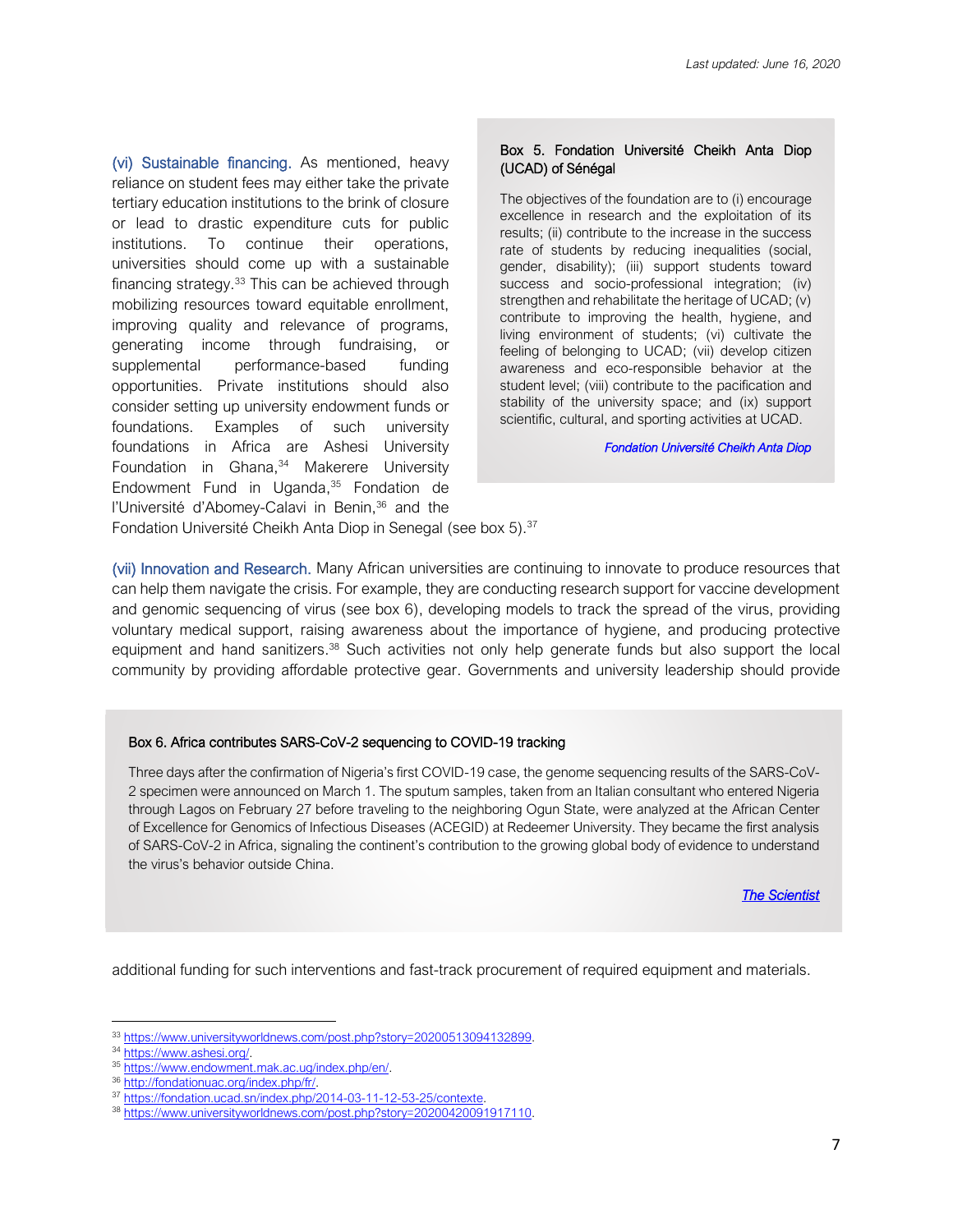### **Conclusion**

It is now evident that this initial phase of disruption may persist longer than anticipated in the earliest days of the pandemic. The move toward remote learning across tertiary education in Sub-Saharan Africa has exposed the digital divide as an additional element of socioeconomic inequity in the region, as well as an extension of the public-private divide and the developing-developed divide. Universities that were able to switch more quickly to e-learning, with pedagogical and technological support for academic staff, have already outpaced others in the learning race. For private universities, questions persist on how long they will be able to sustain themselves in this lingering academic and economic contraction, given their dependence on tuition, and public institutions may find their budgets affected by the national reallocation of funds from tertiary education to other funding areas such as health and social protection.

For the instructors and learners, significant challenges remain regarding their ability to adapt to the new learning environment. Digital devices have become as essential as a book and a pencil, and poor families that cannot afford to invest in these digital devices face stark decisions about their capacity to enroll their children in universities and support them throughout the progression toward a degree. Access to and equity in persistence and completion of tertiary education will become increasingly more challenging and require concerted focus from policy makers and international donors. With timely interventions from all stakeholders, the transition to the future of learning will learn from the mistakes made and build on the successes achieved during this pandemic era to provide tertiary education that is fit for purpose for the nations of Sub-Saharan Africa.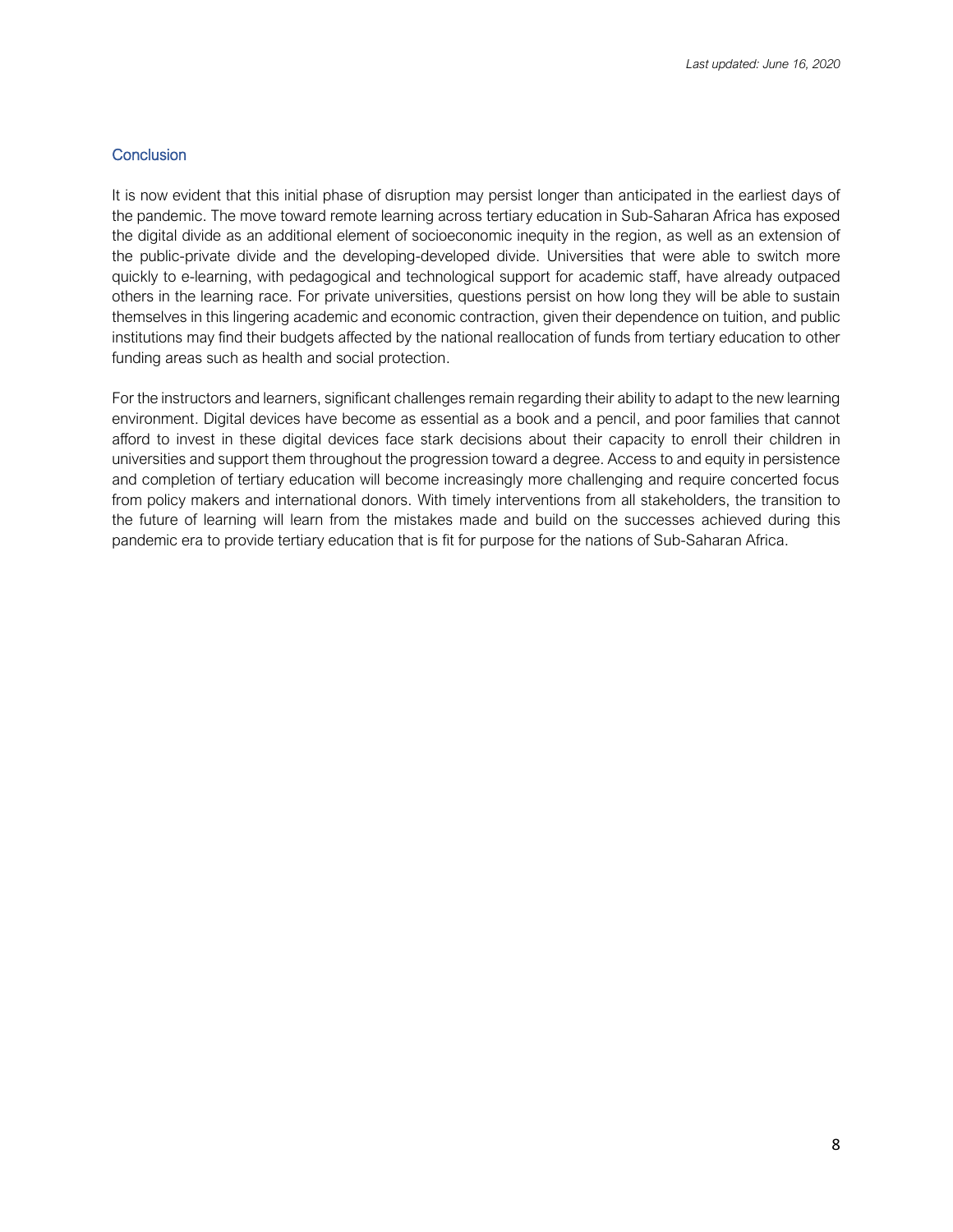|                          |                    |                 |                 | <b>New</b>          | <b>New</b>          | New Recovered             | Cases                | Mortality        |
|--------------------------|--------------------|-----------------|-----------------|---------------------|---------------------|---------------------------|----------------------|------------------|
| Country                  | Cases              | Deaths          | Recovered       | Cases               | Deaths              | Cases                     | P/M                  | (%)              |
| Angola                   | 45                 | $\overline{c}$  | 14              | $\overline{0}$      | 0                   |                           | 1.46                 | 4.44             |
| Benin                    | 327                | $\overline{c}$  | 83              | $\mathsf{O}\xspace$ | $\mathbf 0$         | $\overline{7}$            | 28.47                | 0.61             |
| Botswana                 | 24                 | $\mathbf{1}$    | 17              | $\mathbf 0$         | $\mathbf{0}$        | $\mathbf 0$               | 10.65                | 4.17             |
| Burkina Faso             | 773                | $\overline{51}$ | 592             | $\overline{7}$      | 0                   | $\overline{4}$            | 39.14                | 6.6              |
| <b>Burundi</b>           | 15                 | $\mathbf{1}$    | $\overline{7}$  | $\mathbf 0$         | $\boldsymbol{0}$    | $\mathbf 0$               | 1.34                 | 6.67             |
| Cabo Verde               | 289                | $\overline{2}$  | 61              | $\overline{22}$     | $\mathbf 0$         | $\overline{3}$            | $\overline{531}$ .48 | 0.69             |
| Cameroon                 | 2,800              | 136             | 1,543           | 111                 | 11                  | 19                        | 111.04               | 4.86             |
| Central African Republic | 143                | $\mathbf 0$     | 10              | $\mathbf 0$         | $\mathbf 0$         | $\mathbf 0$               | 30.64                | $\boldsymbol{0}$ |
| Chad                     | 372                | 42              | 78              | 15                  | $\overline{2}$      | $\overline{c}$            | 24.03                | 11.29            |
| Comoros                  | $\overline{11}$    | $\mathbf{1}$    | $\mathbf 0$     | $\mathbf 0$         | $\overline{0}$      | $\overline{0}$            | 13.22                | 9.09             |
| Congo, Dem. Rep.         | 1,169              | 50              | 148             | 67                  | 6                   | $\overline{2}$            | 13.91                | 4.28             |
| Congo, Rep.              | 333                | 11              | 53              | $\mathbf 0$         | $\mathbf 0$         | $\mathbf 0$               | 63.5                 | $\overline{3.3}$ |
| Côte d'Ivoire            | 1,912              | 24              | 902             | 55                  | 3                   | 82                        | 76.27                | 1.26             |
| <b>Equatorial Guinea</b> | 522                | 6               | 13              | 83                  | $\overline{2}$      | $\mathbf 0$               | 398.79               | 1.15             |
| Eritrea                  | 39                 | $\mathbf 0$     | $\overline{38}$ | $\mathsf{O}\xspace$ | $\boldsymbol{0}$    | $\overline{0}$            | <b>NA</b>            | $\boldsymbol{0}$ |
| Eswatini                 | 187                | $\overline{2}$  | 48              | $\overline{3}$      | $\boldsymbol{0}$    | $\overline{20}$           | 164.59               | 1.07             |
| Ethiopia                 | 263                | $\overline{5}$  | 108             | $\overline{2}$      | $\boldsymbol{0}$    | $\mathbf{2}$              | 2.41                 | 1.9              |
| Gabon                    | 1,004              | $\overline{9}$  | 152             | 141                 | $\mathbf 0$         | $\overline{15}$           | 473.75               | 0.9              |
| Gambia, The              | 23                 | $\mathbf{1}$    | 10              | $\mathbf{1}$        | $\mathbf 0$         | $\mathbf 0$               | 10.09                | 4.35             |
| Ghana                    | 5,408              | 24              | 514             | 281                 | $\overline{2}$      | $\overline{20}$           | 181.68               | 0.44             |
| Guinea                   | 2,374              | 14              | 856             | 76                  | $\overline{3}$      | 40                        | 191.23               | 0.59             |
| Guinea-Bissau            | 836                | $\overline{3}$  | 26              | 16                  | $\overline{0}$      | $\overline{0}$            | 446.03               | 0.36             |
| Kenya                    | 737                | 40              | 281             | $\overline{22}$     | $\overline{4}$      | $\overline{22}$           | 14.34                | 5.43             |
| Lesotho                  | 1                  | $\overline{0}$  | $\overline{0}$  | $\mathbf{1}$        | $\mathbf 0$         | $\mathbf 0$               | 0.47                 | $\overline{0}$   |
| Liberia                  | 213                | 20              | 101             | $\overline{c}$      | $\mathbf 0$         | 16                        | 44.2                 | 9.39             |
| Madagascar               | 212                | $\mathbf 0$     | 107             | 26                  | $\mathsf{O}\xspace$ | $\,6$                     | 8.07                 | $\boldsymbol{0}$ |
| Malawi                   | 63                 | $\overline{3}$  | 24              | 6                   | $\mathbf 0$         | $\mathbf 0$               | 3.47                 | 4.76             |
| Mali                     | 758                | 44              | 412             | 28                  | 4                   | 14                        | 39.73                | 5.8              |
| Mauritania               | 15                 | $\overline{2}$  | 6               | $\,6$               | $\mathbf 1$         | $\mathsf{O}\xspace$       | 3.41                 | 13.33            |
| Mauritius                | 332                | 10              | 322             | 0                   | $\mathbf 0$         | $\overline{0}$            | 262.39               | 3.01             |
| Mozambique               | 104                | $\overline{0}$  | 34              | $\overline{0}$      | $\overline{0}$      | $\overline{0}$            | 3.53                 | $\boldsymbol{0}$ |
| Namibia                  | 16                 | $\overline{0}$  | 11              | $\overline{0}$      | $\mathbf 0$         | $\overline{0}$            | 6.54                 | $\overline{0}$   |
| Niger                    | 860                | 49              | 658             | 6                   | $\overline{c}$      | 10                        | 38.32                | $\overline{5.7}$ |
| Nigeria                  | $\overline{4,971}$ | 164             | 1,070           | 184                 | 6                   | 111                       | 25.38                | 3.3              |
| Rwanda                   | 287                | $\mathbf 0$     | 164             | 1                   | 0                   | 11                        | 23.33                | $\overline{0}$   |
| São Tome and Principe    | 220                | 6               | $\overline{4}$  | 12                  | 1                   | $\mathbf 0$               | 1,042.52             | 2.73             |
| Senegal                  | 2,105              | $\overline{21}$ | 782             | 110                 | $\overline{2}$      | 40                        | 132.77               | 1                |
| Seychelles               | 11                 | U               | 10              | U                   | $\overline{0}$      | $\mathbf 0$               | 113.68               | $\overline{0}$   |
| Sierra Leone             | 387                | 26              | 97              | 49                  | $\overline{7}$      | 25                        | 50.59                | 6.72             |
| Somalia                  | 1,219              | 52              | 130             | 49                  | 0                   | $\overline{4}$            | 81.22                | 4.27             |
| South Africa             | 12,074             | 219             | 4,745           | 724                 | 13                  | 388                       | 208.97               | 1.81             |
| South Sudan              | 203                | $\mathbf 0$     | $\overline{2}$  | $\mathsf 9$         | $\mathbf 0$         | $\overline{0}$            | 18.5                 | $\overline{0}$   |
| Sudan                    | 1,818              | 90              | 198             | 157                 | 10                  | 25                        | 43.49                | 4.95             |
| Tanzania                 | 509                | 21              | 183             | $\overline{0}$      | $\mathsf{O}\xspace$ | $\mathsf{O}\xspace$       | 9.04                 | 4.13             |
| Togo                     | 219                | 11              | 96              | 20                  | $\mathsf{O}\xspace$ | $\overline{4}$            | 27.76                | 5.02             |
| Uganda                   | 139                | 0               | 55              | 10                  | $\overline{0}$      | $\boldsymbol{0}$          | 3.25                 | $\overline{0}$   |
| Zambia                   | 446                | $\overline{7}$  | 124             | $\mathbf 5$         | $\boldsymbol{0}$    | $\overline{7}$            | 25.7                 | 1.57             |
| Zimbabwe                 | 37                 | $\overline{4}$  | 12              | $\mathbf{1}$        | $\boldsymbol{0}$    | $\ensuremath{\mathsf{3}}$ | 2.56                 | 10.81            |
|                          |                    |                 |                 |                     |                     |                           |                      |                  |

# Annex 1. Number of Cases by Country, Sub-Saharan Africa (as of May 14, 2020)

*Source:* Johns Hopkins University.

*Note:* New Cases = cases in the last 24 hours; New Deaths = number of deaths in the last 24 hours; Cases P/M = number of cases per million people; Mortality Rate (%) = percentage of positive cases who die.